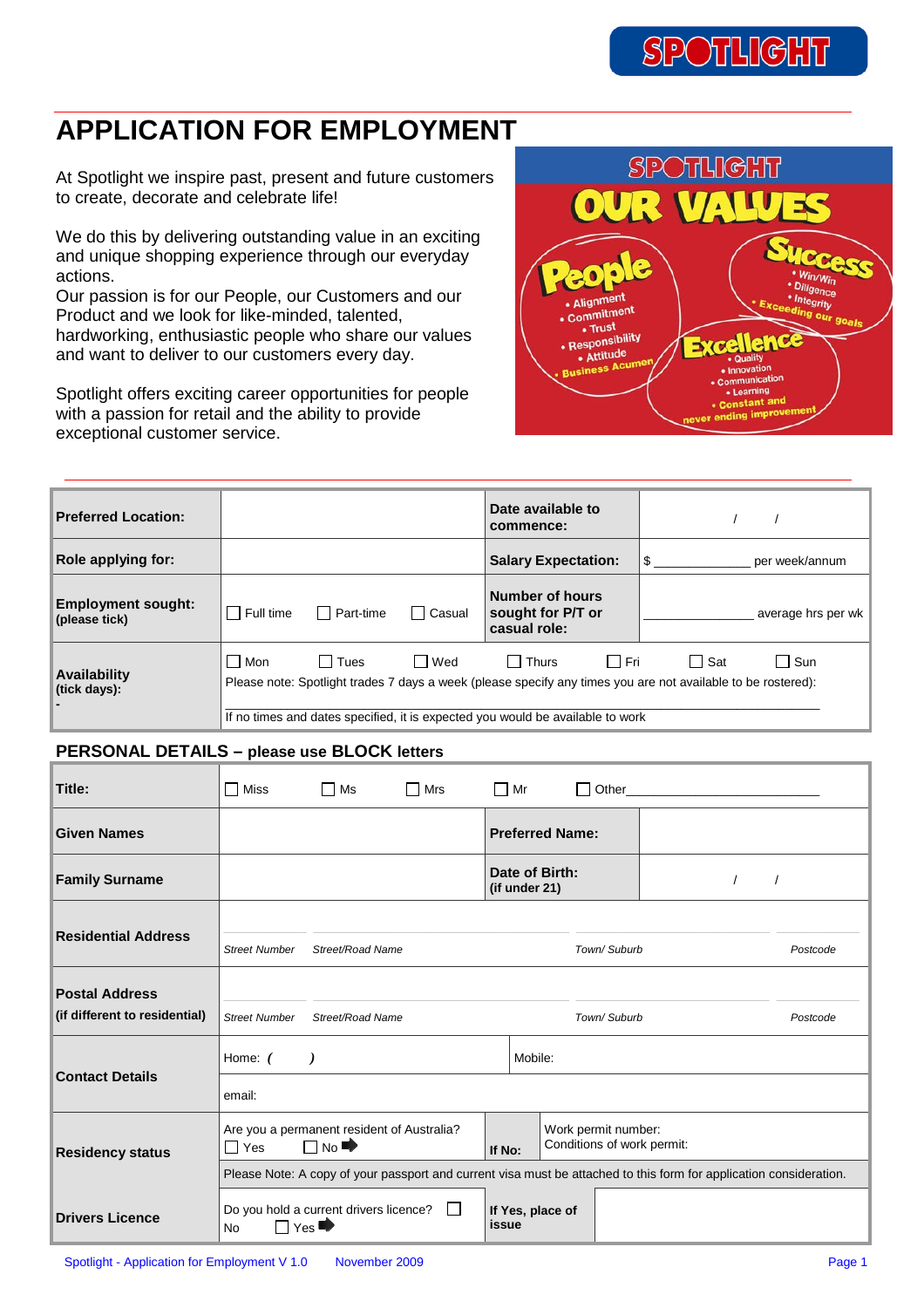## **YOUR JOURNEY SO FAR**

| Education $-$<br><b>Highest Qualification/</b><br><b>Technical/additional</b><br><b>Qualifications</b><br>How have you utilised<br>this training/<br>education? |  |
|-----------------------------------------------------------------------------------------------------------------------------------------------------------------|--|
| <b>Personal Interests -</b><br>Tell us about your<br>passions and how they                                                                                      |  |

## **TELL US ABOUT YOURSELF**

**could relate to Spotlight** 

| Why are you inspired<br>to work with Spotlight? |  |
|-------------------------------------------------|--|
|                                                 |  |

| <b>What are your career</b><br>aspirations? | 1 year:    |
|---------------------------------------------|------------|
|                                             | 3 year:    |
|                                             | Long Term: |

| <b>What are your</b><br>expectations of<br>Spotlight as your |  |  |  |
|--------------------------------------------------------------|--|--|--|
| employer?                                                    |  |  |  |

What retail experience do you have and describe your passion for retail?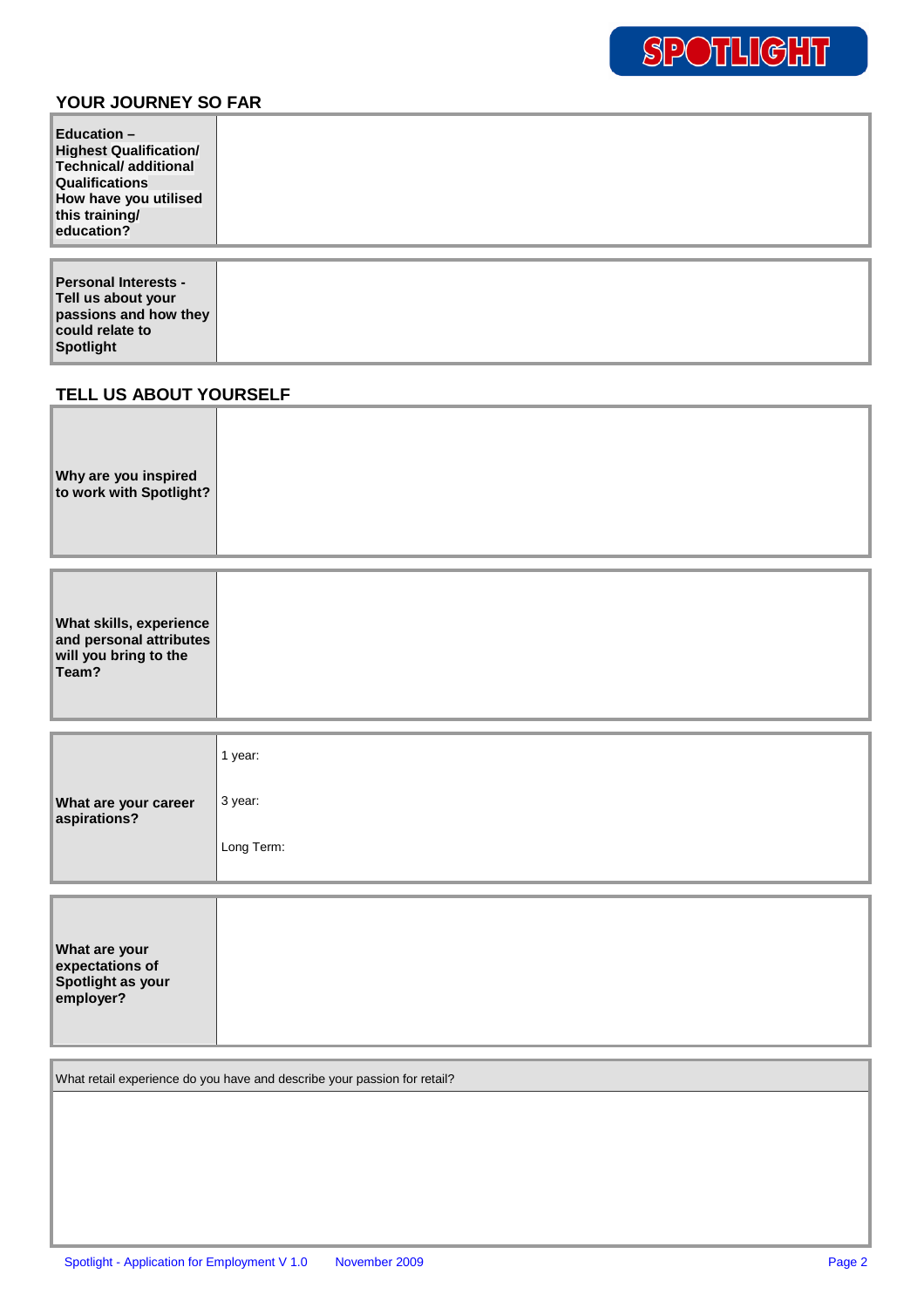Describe a situation where you have had to use your problem solving skills and what outcome was achieved

#### **WORKPLACE HEALTH & SAFETY**

| Spotlight has a legal obligation to protect the health and safety of people in its place of work.<br>Do you have any physical/psychological condition(s) that would limit your ability to perform the following tasks?                                                                  |            |           |                                                            |  |            |                         |
|-----------------------------------------------------------------------------------------------------------------------------------------------------------------------------------------------------------------------------------------------------------------------------------------|------------|-----------|------------------------------------------------------------|--|------------|-------------------------|
| Lifting/moving/handling products or supplies<br>including boxes of stock, packets of product,<br>rolls of product, office equipment?                                                                                                                                                    | l I Yes    | $\Box$ No | Interacting with customers/clients or other team members?  |  | Yes        | $\vert \ \ \vert$<br>No |
| Standing and walking for periods of up to six hours                                                                                                                                                                                                                                     | $\Box$ Yes | No        | Using point of equipment/computers to enter data?          |  | ∣ I Yes    | $\Box$ No               |
| Using hand held equipment including scanners<br>office equipment?                                                                                                                                                                                                                       | $\Box$ Yes | $\Box$ No | Completing clerical tasks such as completing<br>paperwork? |  | ]Yes       | $\Box$ No               |
| Reaching above shoulder height?                                                                                                                                                                                                                                                         | $\Box$ Yes | l No      | Using manual or electric scissors to prepare product?      |  | l Yes      | No<br>$\mathsf{L}$      |
| Bending or twisting                                                                                                                                                                                                                                                                     | $\Box$ Yes | No        | Using a ladder to access heights?                          |  | Yes        | $\vert$ $\vert$ No      |
| Pushing/pulling a trolley with stock/equipment?                                                                                                                                                                                                                                         | │ Yes      | $\Box$ No | Wrapping and packaging items/product?                      |  | $\Box$ Yes | $\blacksquare$ No       |
| Working in an air-conditioned environment?                                                                                                                                                                                                                                              | $\Box$ Yes | No        | Performing housekeeping duties such as cleaning            |  | $\Box$ Yes | No                      |
| Do you have any physical or psychological condition that we need to be aware of to ensure we protect you<br>$\Box$ No<br>□ Yes<br>or others safety at work?                                                                                                                             |            |           |                                                            |  |            |                         |
| If yes, please specify the condition and how it may affect your work with us:                                                                                                                                                                                                           |            |           |                                                            |  |            |                         |
|                                                                                                                                                                                                                                                                                         |            |           |                                                            |  |            |                         |
| Trustworthiness and good character are inherent requirements of this position. Because of these requirements we need to ask to<br>following questions. Any information supplied to the following questions (*) shall not be disclosed to a third party without your express<br>consent? |            |           |                                                            |  |            |                         |
| * Have you been charged with any criminal offences, yet to be determined by a court?<br>$\Box$ No<br>l Yes                                                                                                                                                                              |            |           |                                                            |  |            |                         |
| If yes, If yes, please provide details:                                                                                                                                                                                                                                                 |            |           |                                                            |  |            |                         |
|                                                                                                                                                                                                                                                                                         |            |           |                                                            |  |            |                         |
| * Do you have any conviction(s) or finding(s) of guilt, as an adult, which are less than 10 years old, or as a<br>$\Box$ No<br>$\Box$ Yes<br>juvenile which are less than 5 years old?                                                                                                  |            |           |                                                            |  |            |                         |

\* If **yes**, please provide sufficient details including the nature of the offence(s) and the date that the matter(s) were determined by the court.

SPOTLIGHT